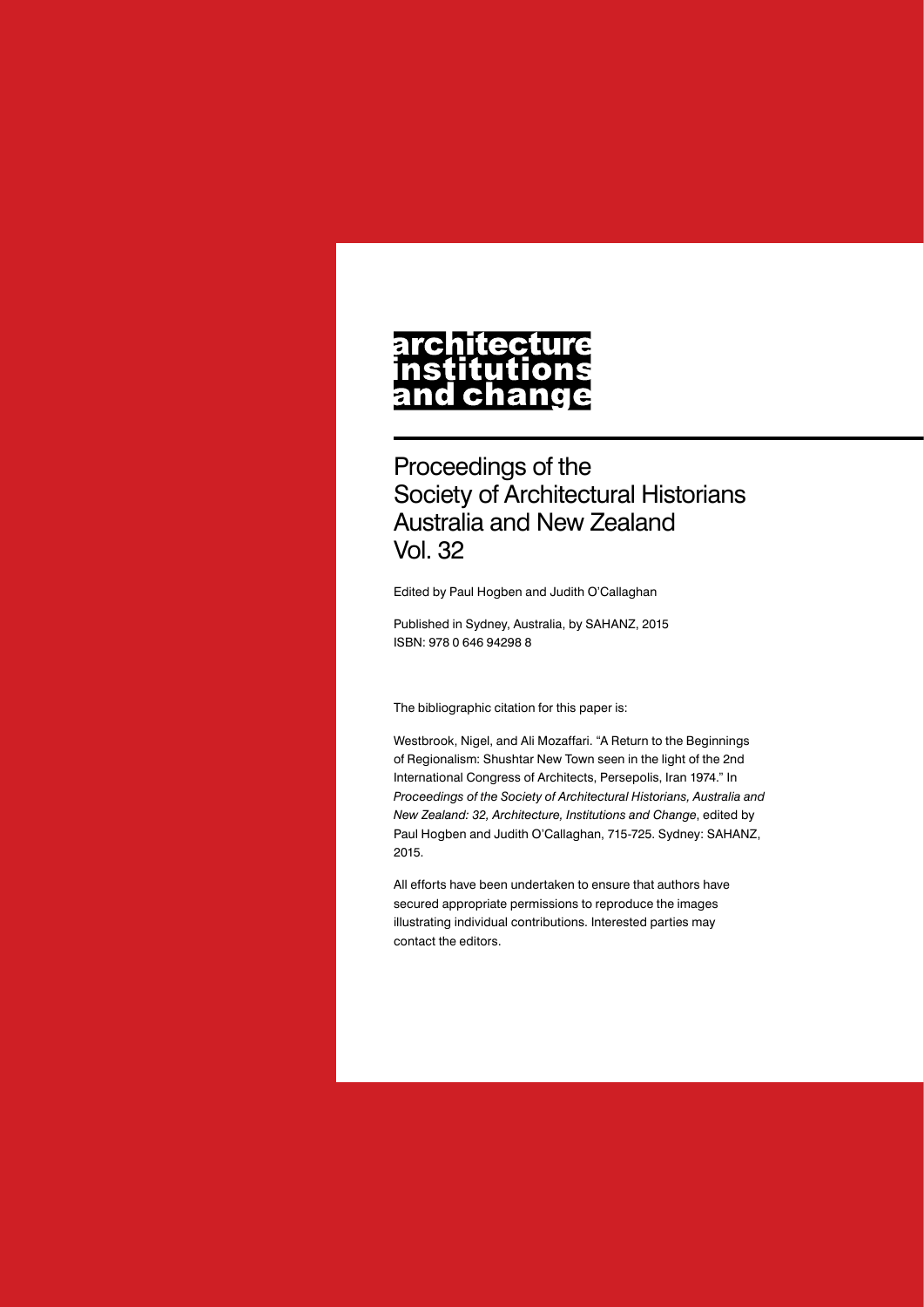**Nigel Westbrook***,* University of Western Australia | **Ali Mozaffari***,* Curtin University

## A Return to the Beginnings of Regionalism: Shushtar New Town seen in the light of the 2nd International Congress of Architects, Persepolis, Iran 1974

*Reconstructing the city through the establishment of an organic relation between individual dwelling and community was a critical concept in the theorisation of a socially-relevant architecture in the 1960s to 1970s both in the form of treatises, and in speculative and actual projects. Underpinning all these projects was both a dismissal of the subjugation of the housing complex to larger abstract planning structures, and an apparent belief in the ability of architectural typologies to provide the scaffolding for authentic forms of social life to develop. In the Second International Congress of Architects held in Persepolis, Iran, in 1974, entitled 'Towards a Quality of Life', many*  leading international architectural theorists and practitioners debated issues pertaining *to the problems inherent to social identity, human habitat, and the internal economic migration then being faced in Iran, but also familiar to Europeans since the early post-war period, and previously addressed in 'Realist' projects such as Ridolfi and Quaroni's Tiburtino estate outside Rome (1949-54). Growing out of this conference was the Persepolis Declaration, a formulation of principles to underlie human settlement that was to form the basis for the 1976 Vancouver Declaration on Habitat. Among the recommendations of the Congress was the design and construction of several exemplary settlements that would form models for future housing, notably the Aga Kahn prizewinning* Shushtar-No'w *(Shushtar New Town), designed by the Queen's cousin, Kamran Diba. In this paper we will examine this project in relation to the conference principles and will interrogate the following questions: can it be understood as a local search for cultural traditions and essences, or for international precedents and narratives that can be reshaped in a local context? How are the two negotiated?*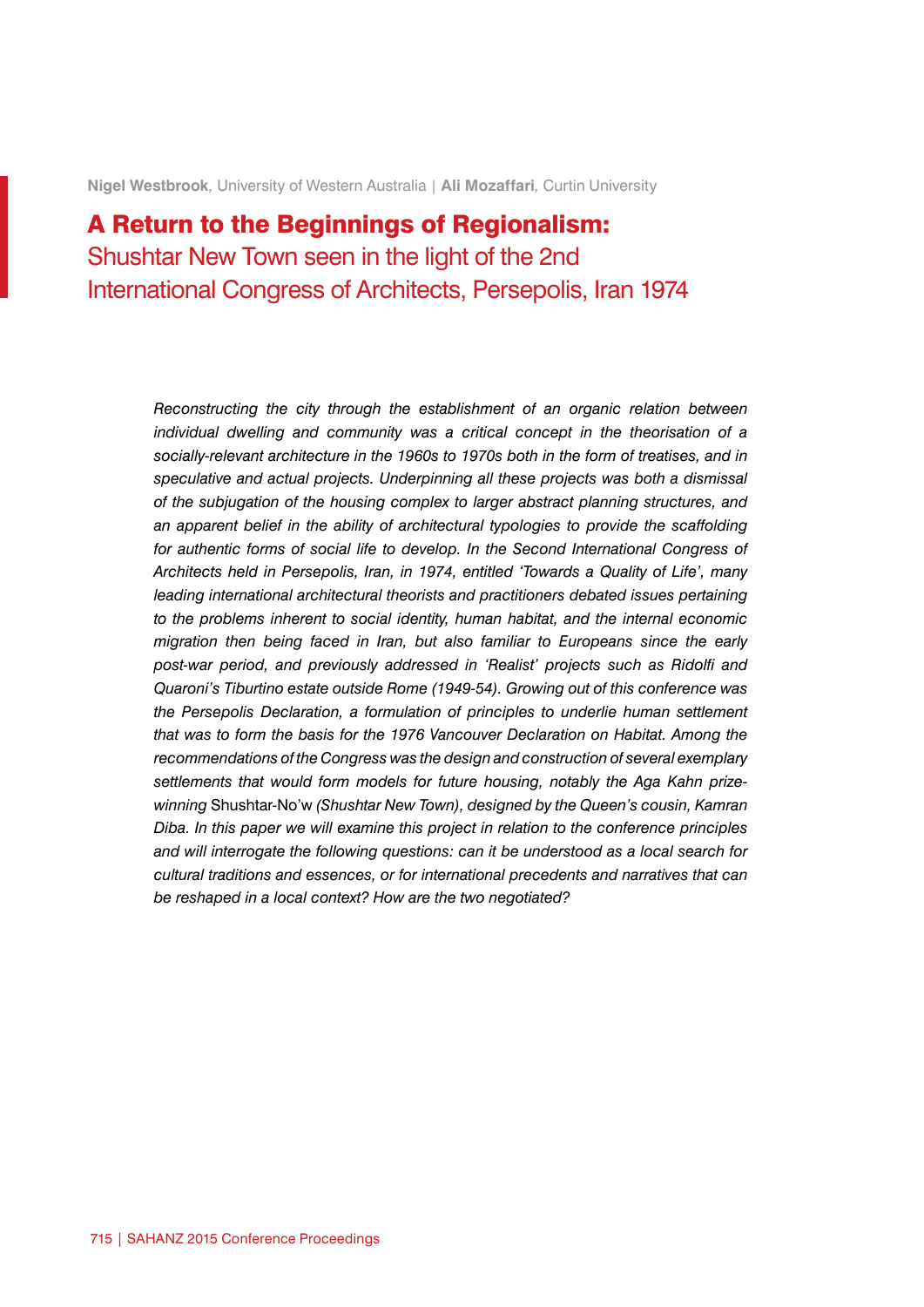

Reconstructing the city through the establishment of an organic relation between individual dwelling and community was a critical concept in the theorisation of a socially-relevant architecture in the 1960s to 1970s both in the form of treatises<sup>1</sup> and speculative and actual projects.2 Underpinning these projects was a rejection of abstract planning structures ('naive functionalism', as Rossi put it), and an apparent belief in the ability of architectural typologies to provide the scaffolding for forms of communal life to develop. Inherent to this project was the projection of images of authenticity. Concurrently in Iran in 1974 there was an International Congress of Architects held in Persepolis entitled 'Towards a Quality of Life', this quest for authenticity informed the agenda – many of the leading international theorists and practitioners debated the issues pertaining to regional culture, social identity, human habitat, and the internal economic migration in the country. In this paper, focusing on the theme of social housing as urban project, emerging out of the 1974 congress, we examine how an architecture of the local is instituted through the exchanges of global ideas, styles, and technologies which within a local context led to the production of architectural images. We have elsewhere noted that pre-revolutionary Iran was the setting for several major international architectural congresses, 1970-76, sponsored by the Empress Farah Diba and aimed at increasing the local architectural expertise – the organisers, Kamran Diba the protagonist of this paper, and others, invited architects they considered to be world leaders in urban design and housing.<sup>3</sup>

Emerging out of the decade of the 1960s, Iran, like other peripheral architectural cultures sought to position herself both in relation to globalised techniques of planning, technology and design, and to reconnect to a perceived 'authentic' cultural ground – in order to effect a re-foundation of cultural meaning within the modern condition.<sup>4</sup> This cultural project took place both in relation to institutional architecture – government health and educational buildings – but also in the area of mass architecture and public housing, where there were earlier experiments by the Anglo-Iranian Oil Company in southern Iran.<sup>5</sup>

The 1970s petro-economy of Iran which supported a rapid modernisation project caused a population displacement from rural areas to larger industrial cities and towns.<sup>6</sup> This, as leading architect Kamran Diba<sup>7</sup> observed, caused the growth of squatter housing and rise in socio-economic problems in the urban slums.<sup>8</sup> Faced with this crisis, the government initiated a centrally planned housing programme. Various solutions were entertained, including imported pre-fabricated housing, a subject of the 1970 Congress in Isfahan. In this respect, the most paradigmatic project within this context of government-funded model housing communities is the company housing complex New Shushtar, near the historic city of Shushtar in Khuzestan. The commission was awarded in 1975, a year after the Second Congress, to DAZ Architects, Planners, and Engineers, for which Kamran Diba was the design director.<sup>9</sup>

The outcome was an outstanding example of new town design in the developing world, its significance reflected in numerous journal publications<sup>10</sup> and an Aga Khan award citation in 1986. By this time, the project was being understood in relation to the then-current theory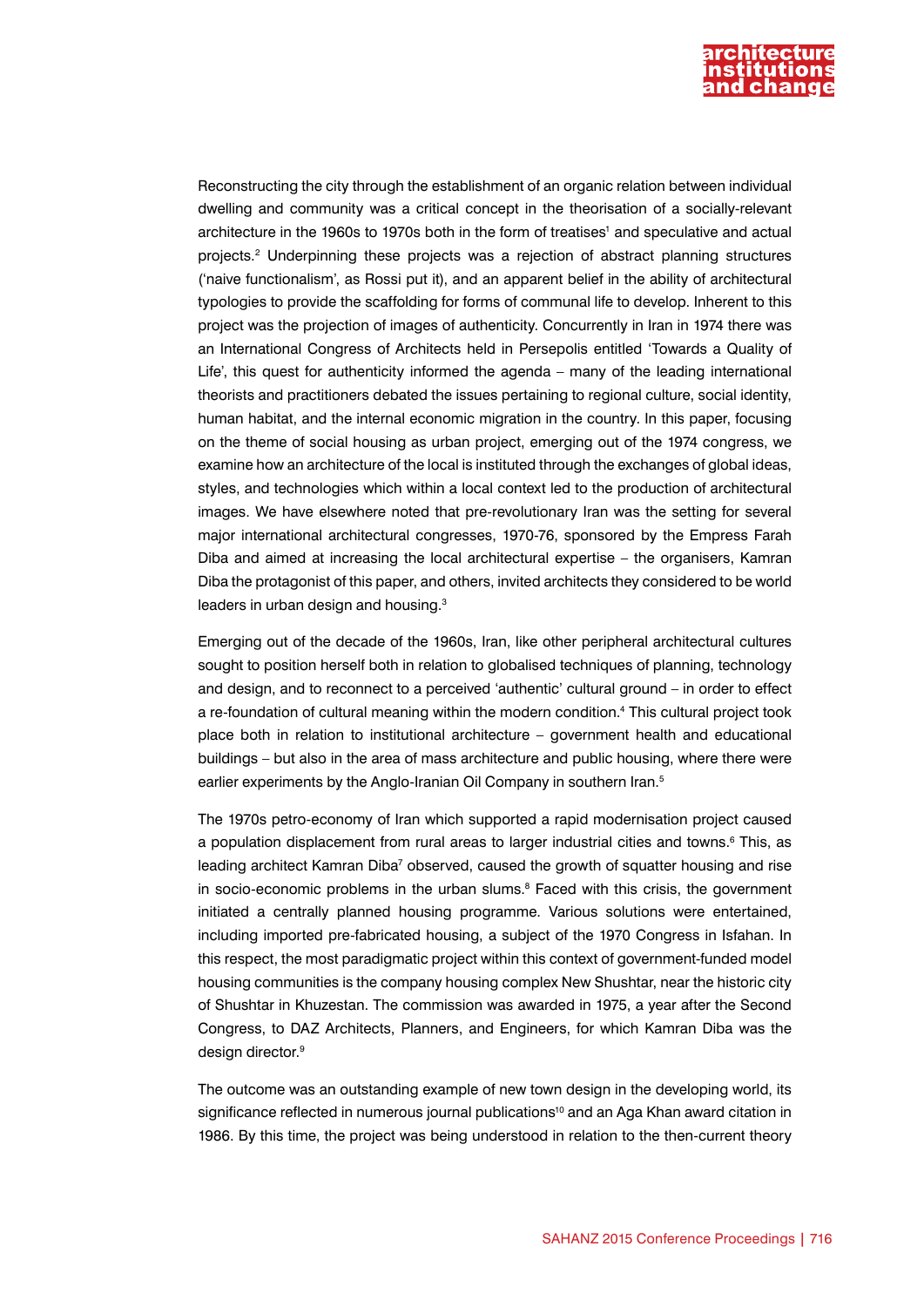of Critical Regionalism.11 The project's actual provenance and conceptual basis is rather different, and can be understood more in relation to what Manfredo Tafuri once defined, in relation to Louis Kahn, as the substitution of order and universality for historical perspective.12 Indeed, while the story of New Shushtar is relatively well-known, less documented is its origin in the intellectual nexus in the 1974 Congress, a conjunction between certain ideas of progressive Western architects and attitudes to traditional settlements among certain leading Iranian architects.





The design for *Shushtar-No'w*, the concept for which was entirely the work of Diba himself,<sup>13</sup> was based on an attempt to reinterpret the appearance and structure of traditional towns in the region and specifically the old town of *Shushtar*, using narrow alleyways that would provide shade, and habitable roofs to permit sleeping on the roofs during hot summer nights. Old *Shushtar* is an ancient town of pre-Islamic origin at the heart of an agricultural district. By the late 1960s it was one of the areas addressed by the Pahlavi modernisation projects aimed at combining modern technology and industry with the preservation of traditional culture.14 In this context, the company housing project was commissioned by the Karoun Agribusiness Corporation, established to develop a mechanised sugar-cane industry in the area, in concert with the Iran Housing Corporation, a government agency established



**Fig. 2** Aerial view of Shushtar New Town, Stage 1. Photograph by Ali Mozaffari, 1990.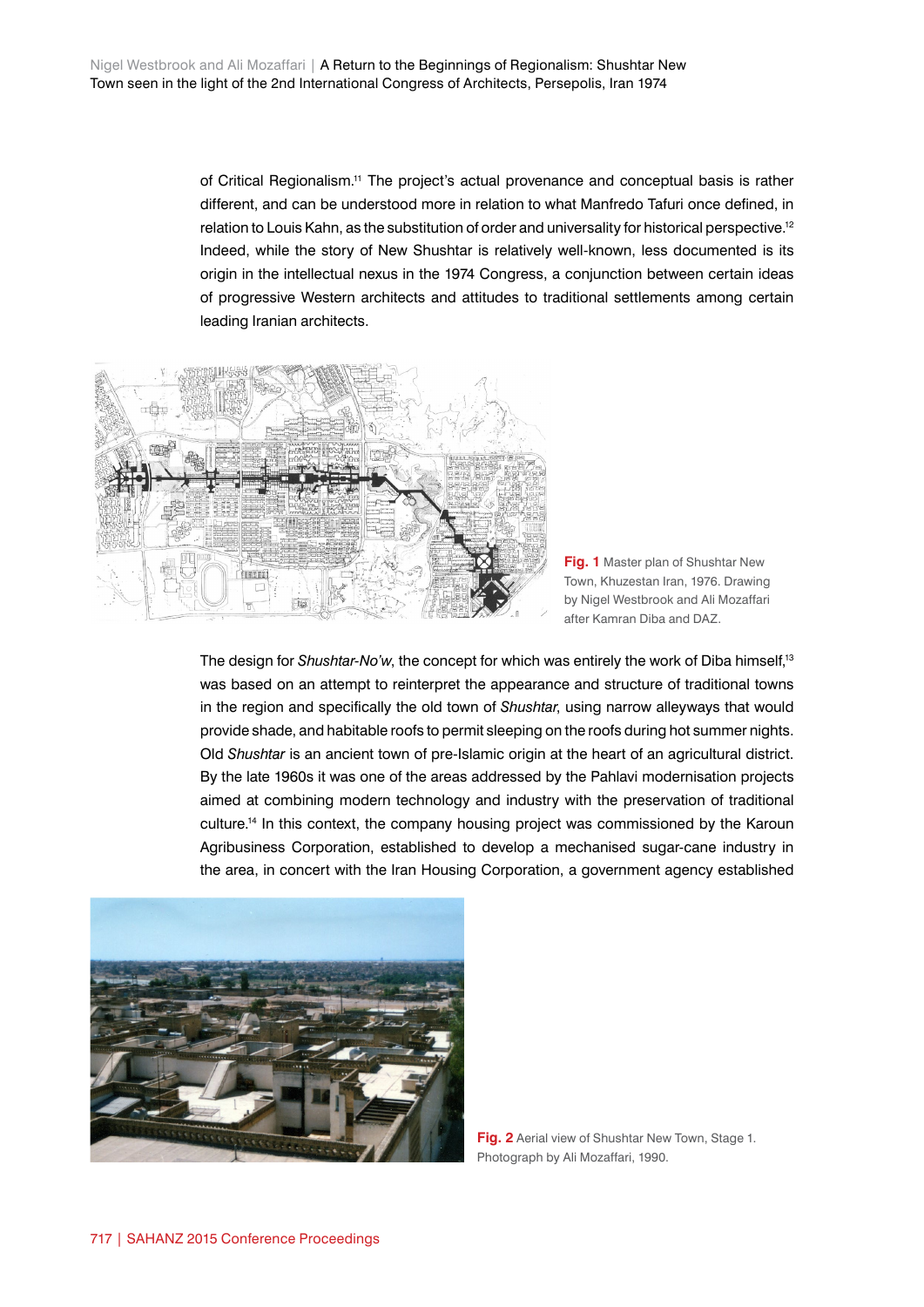

to manage issues of population displacement arising from industrialisation, and the state Housing and Development Company.

The project, as described in the Aga Khan technical report for its award, was a "residential community for 25-30,000 people, adjoining the old city."15 Construction began in 1976, and the first stage was completed in 1980. However, by the time of the Aga Khan report in 1986, only 700 of the planned 6500 families had been settled there. Furthermore, amidst the confusion caused by the Revolution and subsequent Iran-Iraq war, war refugees and illegal squatters from outside the area had occupied some of the houses.<sup>16</sup> Thus the on-going problem of internal migration had overtaken the scale of implementation of a project aimed toward its mitigation. Despite these unforeseeable problems, the project was praised by the Aga Khan Award panel for its faithfulness to the tradition of the region, balance, harmony and design for community.<sup>17</sup> This endorsement recalls the Second Congress' 'Persepolis Declaration for an International Code of Human Habitat' in which the delegates proposed that there should be the creation of a "wholesome, balanced and equitable habitat" and a response to the desirable diversity of perceptions and means inherent in "the shaping of the human habitat in time and place", principles which were incorporated into the 1976 Vancouver Habitat Bill of Rights.18





Indeed in many respects the design *is* responsive to its local context. Thus, the layout of apartments, rather than the modern functional program of a house, is derived from spatial units of rooms, which are all of a larger than typical size, permitting functional flexibility, akin to the traditional diurnal and seasonal variations in spatial use within the house. Secondly, the complex has a hierarchy of courtyards, from individual, to community and to urban scale. The internally-oriented openings shield against the harsh sunlight, maintain privacy and privilege the courtyard garden, akin to traditional houses. Finally, the design was consciously based upon a study of the way in which local people interacted in public and private space.19 The construction also reflects a modification of traditional mud-brick construction of the region- thus the thick walls are of local brickwork, while the roofs are constructed of beams supporting brick vaults.20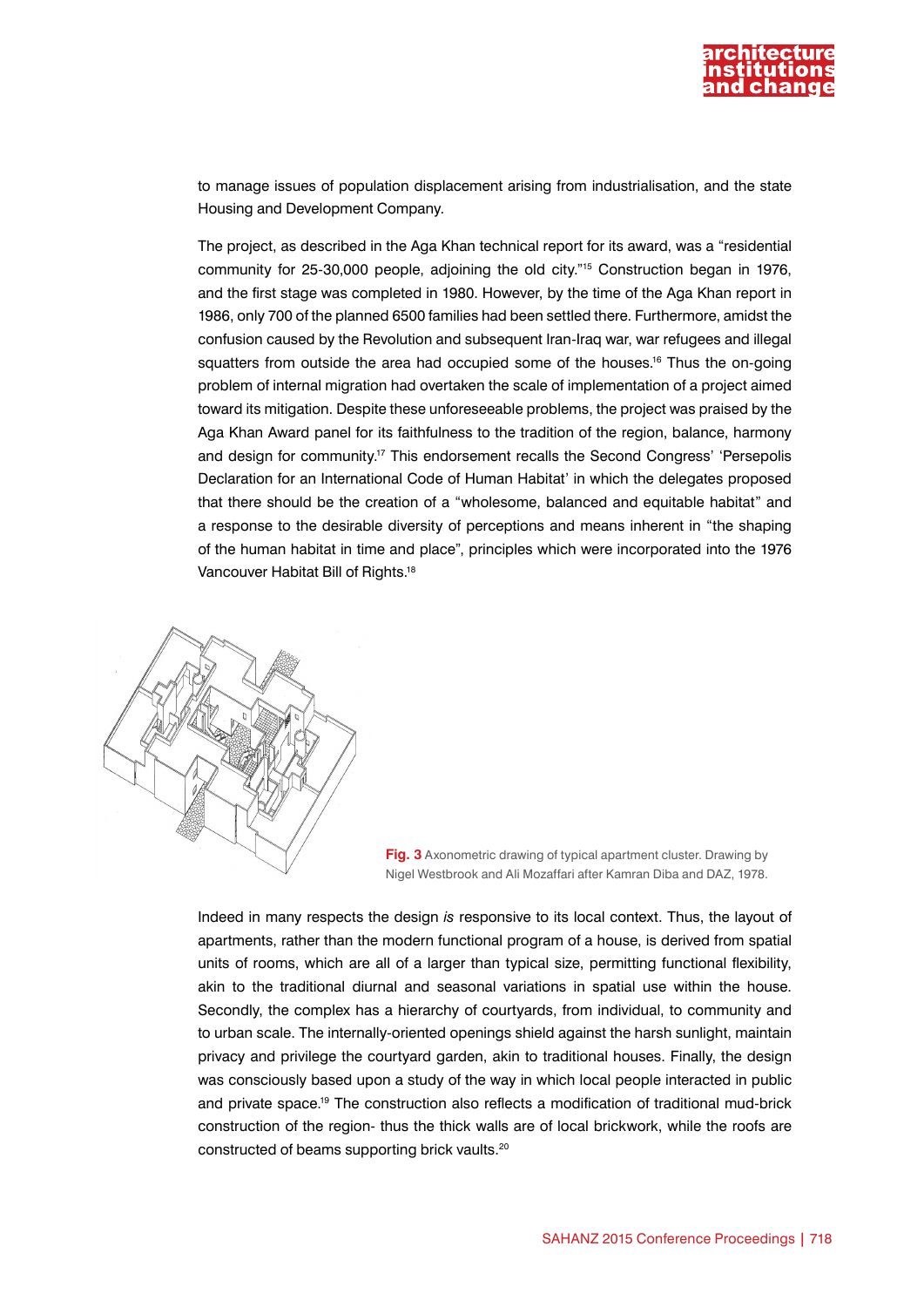Nigel Westbrook and Ali Mozaffari | A Return to the Beginnings of Regionalism: Shushtar New Town seen in the light of the 2nd International Congress of Architects, Persepolis, Iran 1974





But the most noticeable aspect of the project is its citation of selected *images* of traditional architecture. The urban configuration is based, in Diba's words, on the concept of a fire temple courtyard occupying the highest part of the hill, $21$  and forming an axial centre for two broad spines of open space at right angles to each other, thus forming a configuration similar to that of a traditional Persian garden, or *Chahar Bagh* (fourfold gardens). In the original design, it was the axial spines that were extensively landscaped as a series of shady garden rooms. In each of the four resultant quadrants, narrow, shaded pedestrian streets connect to local neighbourhood courtyards, and are abutted by blocks of courtyard houses separated by lanes stepping down the hill. Other, non-Islamic sources may have contributed to the image through sharing a similar layout. Nonetheless as evident in the official photographs supplied by the architect, the built project conveys an image of Middle-Eastern and by implication 'Islamic' architecture. Notably, lattice-brickwork bridges frame the residential streets at points adjacent to neighbourhood courtyards, forming an image that is reminiscent of the nearby town of Dezful where Diba had undertaken a master plan, but which also recall the similarly bridged and shaded pedestrian streets in Kahn's Indian School of Management (1962-74). However unlike the vernacular analogues, here the composition is contrived to construct such a view.22

One intention behind the design of New Shushtar was to separate cars and pedestrians. In the original plan, cars were kept to the periphery of the complex, and the public spaces were reserved for pedestrian traffic, as in a traditional town like Old Shushtar. However, in the realised settlement, this was abandoned through neglect, and the pedestrian precinct has been compromised. The original pedestrian network is a remarkable conception: from West to East, this route was to connect a shopping centre, a bazaar, the central court with shops, adjacent mosque, a community and cultural centre, a Friday mosque, a new town square for the overall city of *Shushtar*, and via a new bridge, the old town. But comparison can also be made to Kahn and Ungers' use of geometric figures collaged together to create a spatial montage – an image of unity.

This perception of the plan as an 'image', or more correctly a montage of images, raises a further question as to the 'origin' of the project. In this respect, it is proposed that, rather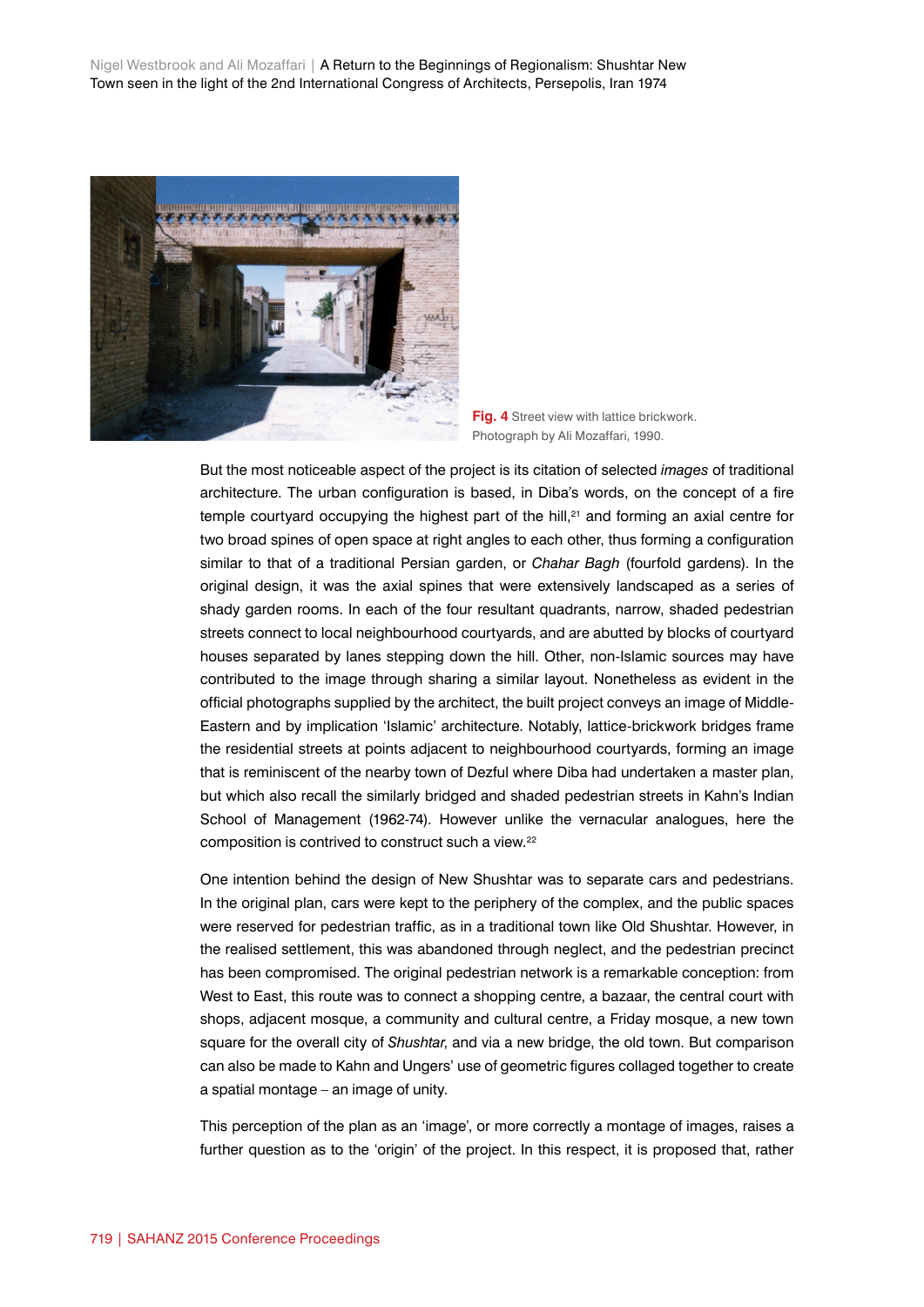

than constituting a continuity with tradition, the project is a product of modern techniques, in which aspects of traditional buildings and towns have been cited, while figures and images have been appropriated from Western sources, most evidently the subcontinental work of Louis Kahn. In this respect, while Diba was American-trained, the work presented at the 1970s Architectural Congresses was the most likely immediate influence upon the design of the project. In our interview, Kashanijoo noted that the intention was to design a 'total environment', a notable theme of the 1970 and 1974 Congresses, inspired by the influence of Kahn.<sup>23</sup>

As previously noted, the organisers of the 1974 conference invited architects they considered to be world leaders in urban and housing design. Among these, Diba recently singled out Derek Walker, the urban designer of Milton Keynes (1966-7) and the German architect and theoretician Oswald M. Ungers.24 The first International Congress of Architects in Isfahan, held in 1970, had focused upon the issue of how to introduce modern techniques and processes into architecture without destroying traditional culture and values. The Iranian architect Nader Ardalan, supported by Louis Kahn, had called for the conscious embrace of a unitary concept of culture, in which material and spiritual worlds were in harmony.<sup>25</sup> This idea of an authentic culture found its image in the form of the traditional village or town, for which Isfahan served as a spectacular model.

The second International Congress of Architects took place four years later in 1974 at Persepolis, a year after the oil crisis that had sent the Western world into recession. It was, from the start, much more pragmatic in the concerns raised, notably how to meet the challenges to traditional habitats posed by rapid industrialisation, urbanisation and internal migration spurred on by industrial development. In the preface to the proceedings, the Minister for Housing and Development, Houshang Ansari, noted that: "Societies grow and change, yet seek to maintain relevance, continuity and a sense of cultural identity."26 In the congress, it was the issue of appropriate habitat that received the greatest attention – the provision of housing that not only met specified technical standards, but should also be culturally appropriate. The modernist goal of industrialised mass housing was not enough – instead, delegates like Fathy and Hartman argued that industrialisation and standardisation would not solve the problem of housing the poor in their countries, Egypt and Mexico.<sup>27</sup> The structure and appearance of new housing settlements, unlike such generic industrialised estates, it was argued, should be based upon an understanding of the traditional house, village and city.<sup>28</sup>

Delegates also called for inhabitants to have agency in the shaping of their environments – this was discussed in relation to the recent competition for Peruvian favela housing, for which James Stirling had contributed an entry, presented to the Congress, which bears some resemblance in its courtyard structure to the later Shushtar project, combining the capacity for self-modification with an overall integration.29 The idea that both architecture and the city should possess an organic unity, rather than being the result of bureaucratic machinations, was stressed by both Iranians and European progressives alike.<sup>30</sup> Thus, Ungers argued that there was a necessary interdependence between architecture and the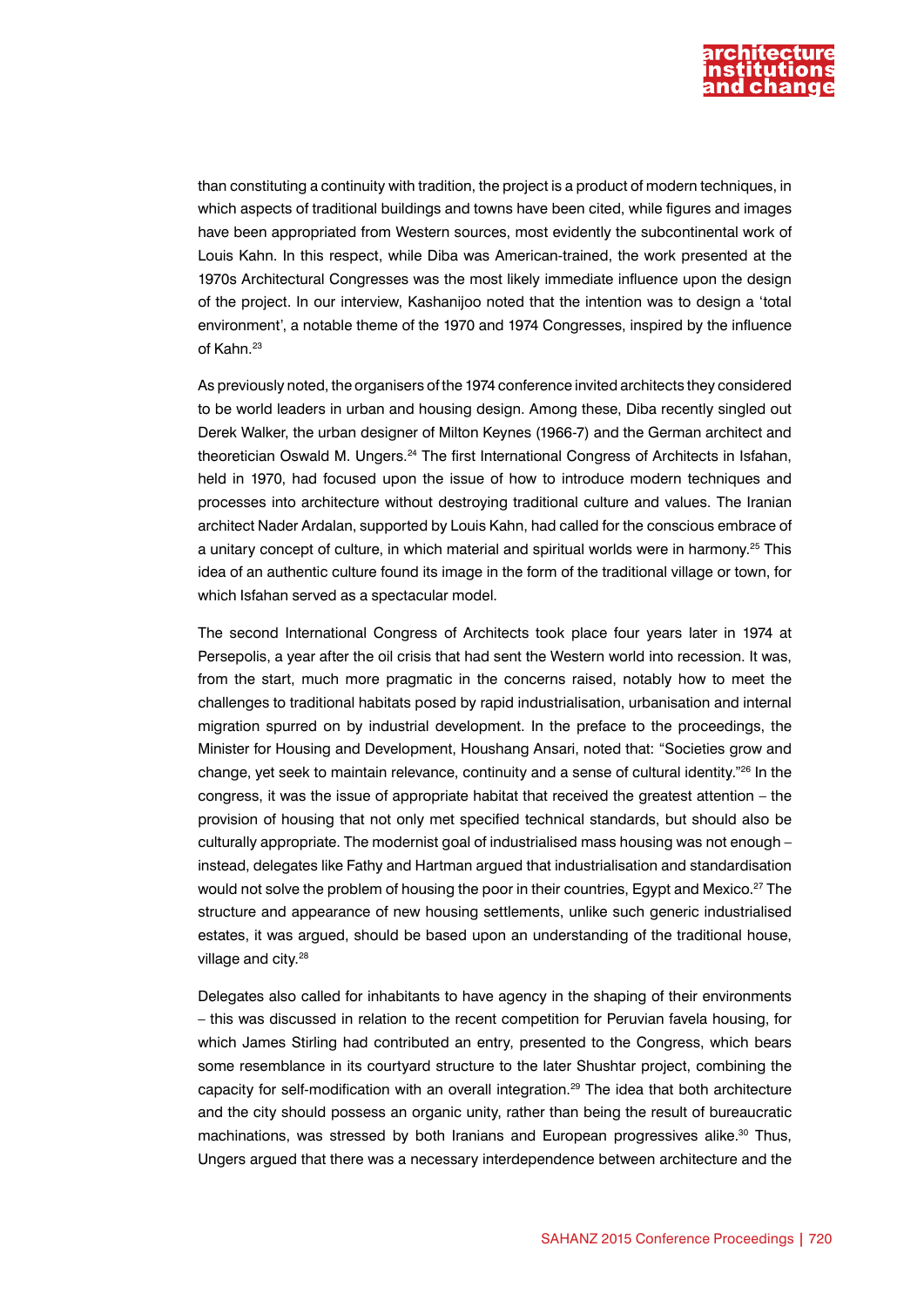city,31 and the Gallo-Greek architect Candilis argued for the necessity of designing a total social environment.<sup>32</sup> He emphasised the need to not just build housing, but to create a habitat – this of course being the title of Safdie's Montreal Expo housing of 1967. Candilis discussed, as an exemplary model, the Peru housing competition for which among the delegates he, Stirling and Maki had submitted entries, but also raised the contradictions that arose from its process.

These Western architects were in essence arguing that architecture needs a social context, and is necessarily bound to economic and indeed political conditions. In a significant seminar session, Sert and Ungers referred to the possibility of an Urban Bill of Rights that would establish the basic standards for all urban dwellers, and address the problems in housing associated with migrating villagers. Here, Diba noted the challenge of how to positively impact upon the lives of the people through new housing communities.<sup>33</sup> One response to this problem, he argued, was the design of model communities that would form paradigmatic examples for future projects. He called on delegates to use the intellectual moral force of the congress to "give force and direction to the future development of [habitat], towards a more positive response to ... human needs."34 It was Diba who would attempt to reconcile modern planning with this concern for organic unity in his project for company housing at *Shushtar-No'w*, surely a direct consequence of the resolutions of the 1974 Congress.

The call for an organic unity and continuity between the individual dwelling and the community as a whole, can be associated with a similarly shared narrative of loss, which, Tafuri noted, was common to both radical and conservative modernist and antimodernist cultural commentators. So the situation is one of a lack of historicity, in which the protagonists substitute order and universality for historical perspective. In relation to this tendency, Tafuri notes, for example, Kahn's 'de-historified' resolution of "oppositions and contrasts in messianic appeasement". Tafuri's critique places Kahn, and by implication all his followers and emulators, squarely within the modern condition of loss and estrangement.<sup>35</sup> Tafuri drew upon Weber's characterisation of modern culture as being characterised by rationalisation and 'disenchantment'– the meaning of which is ambiguous – both ridding our eyes of 'stardust', or demythologisation, but also disillusionment, discontent. There is both a sense of liberation, and of loss. Disenchantment strips our culture of its grounding narrative – it creates a 'crisis of values' in reaction to which the avant-garde and derrièregarde constructed their progressive and regressive utopias.

In his work, "On the Concept of History" (1940), Benjamin rejected the myth of progress inherent to historicism, and instead argued that the past can only be comprehended as a fleeting image: "The true picture of the past flits by. The past can be seized only as an image which flashes up at the instant when it can be recognized and is never seen again."<sup>36</sup> This idea of the past that resurfaces as a memory that flashes up momentarily at an historical point of crisis may be juxtaposed with the citation of the past within a new construct. Here, the image, or montage of images is carefully constructed in support of a cultural or political objective. This contrast between the past as a fleeting image and the past given new agency through citation may go towards explaining the operation of image and the experience of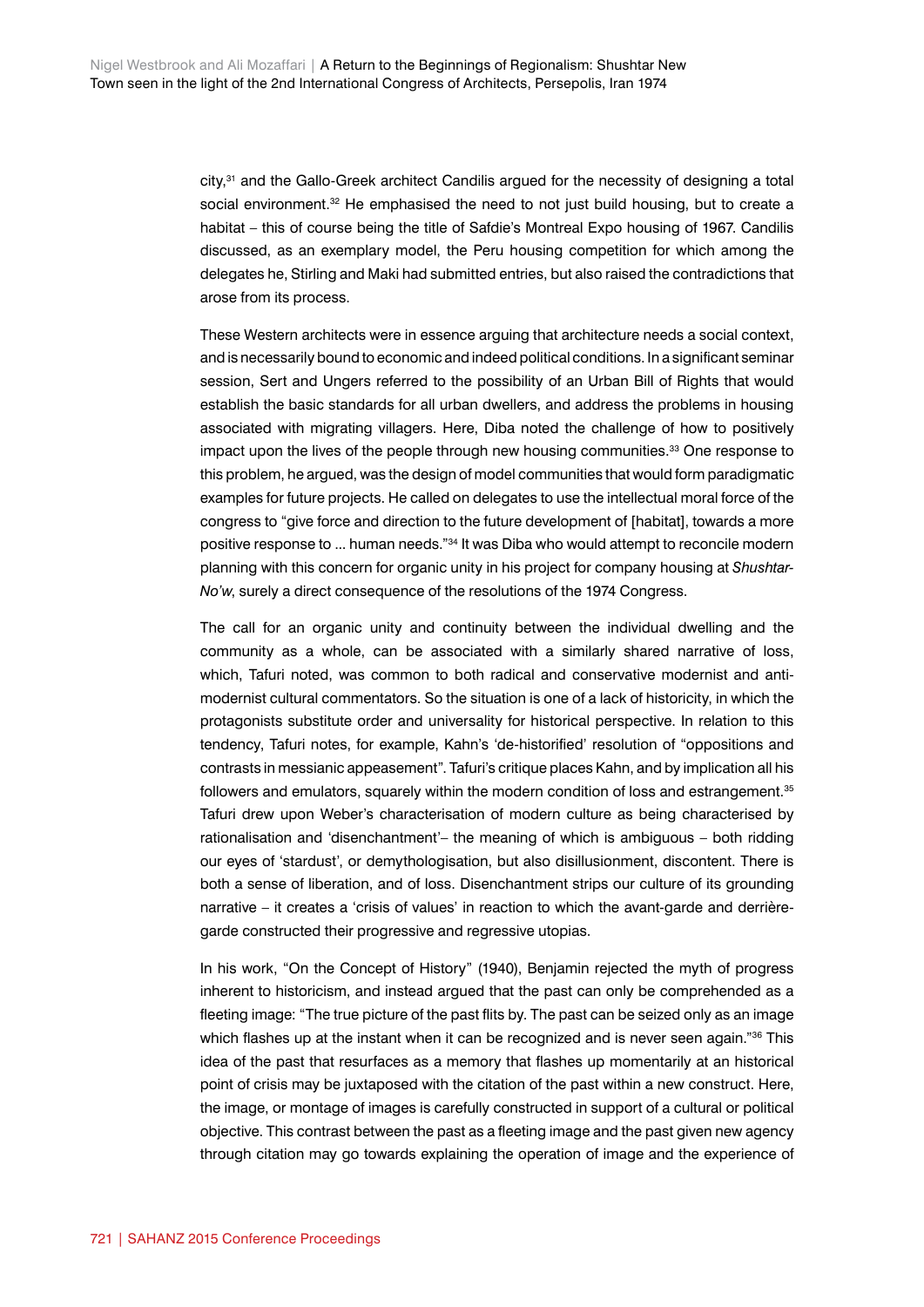

imageability in Diba's housing scheme at *Shushtar-No'w*. Here image acquires a 'thickness' that is qualitatively different from a contemporary semiotic reading of image. Image as citation entails the construction of place through recollection of fragment, through their exploding montage. Such an imageability, rather than being understood as a stable representation of the power structure, in Heidegger's words a "world epoch placed in an image"<sup>37</sup>, may be distinguished from what Benjamin termed 'Phantasmagoria' – the distracting effect of modern mass-media on the individual's capacity to connect in a meaningful way with the collective.38 However such an imageability is just as likely to refer to a collective that has already disappeared, or is yet to appear, as recognised by Aldo Rossi in his self-evaluation of his Gallaratese housing project.<sup>39</sup> In this respect, Tafuri argues for an abandonment of the illusion that the architectural image may in itself be liberative. $40$ 

This imaging of the disappearing or absent collectivity or community can also characterise the situation in Iran and the Middle East. AlSayyad argues that the notion of tradition in Islamic architecture and urbanism has come to an end in these disciplines. That it is the victim of a globally uneven capitalist economy, and the commodification of traditions and their authentic image through reliance on tourism as an economic resource.41 The case of *Shushtar-No'w*, however, can provide interesting insights into this analysis. At the time when Shushtar was conceived and constructed, this idea of an authentic architecture was at its height while, arguably, local architects attempted it through an eclectic appropriation of exotic fragments. In this respect can *Shushtar-No'w* be considered authentic in the sense of embodying a specific cultural meaning through its 'thick', that is to say embedded, images that could resonate with a population for which such images were still part of everyday life? However as with Fathy's traditionalist New Gourna, and indeed Rossi's neo-Rationalist Gallaretese housing, the subsequent history of the complex has been in part one of conflict and neglect. *Shushtar-No'w* makes apparent through its constellation of images the crisis of social dislocation that accompanied the White Revolution. In this sense, it can be compared with Ridolfi and Quaroni's INA Casa complex at Tiburtino, outside Rome, which according to Tafuri was "neither a city nor a suburb, the complex strictly speaking was also not a 'town', but rather an affirmation of both rage and hope, even if the mythologies that sustained it made its rage impotent and its hope ambiguous."42 Like *Shushtar-No'w*, Tiburtino was meant to transcend narrow functionalism, but also the hollow expression of state power, to create a social and spatial organic unity. These post war INA-Casa projects have been described as expressing an 'invented tradition'.43 However, we have argued here that *Shushtar-No'w* may be better understood as an agonistic montage of 'thick', that is embedded, images that could resonate with a population for which such images were still part of everyday life. Diba and others attempted to reproduce the architectural image of a traditional community. However, to project a sense of the authentic, architecture requires to be located, in both the corporeal, social and cultural senses, and to be temporally oriented, in the sense of successive relationality. Such a cultural organicity was already impossible by the time of the inception of the Shushtar project. Millward, in 1971 had already noted the "moral ambivalence" of an Iranian society undergoing a partial secularisation and modernisation, in which there was lacking a forum for discussing the implications of such change.<sup>44</sup>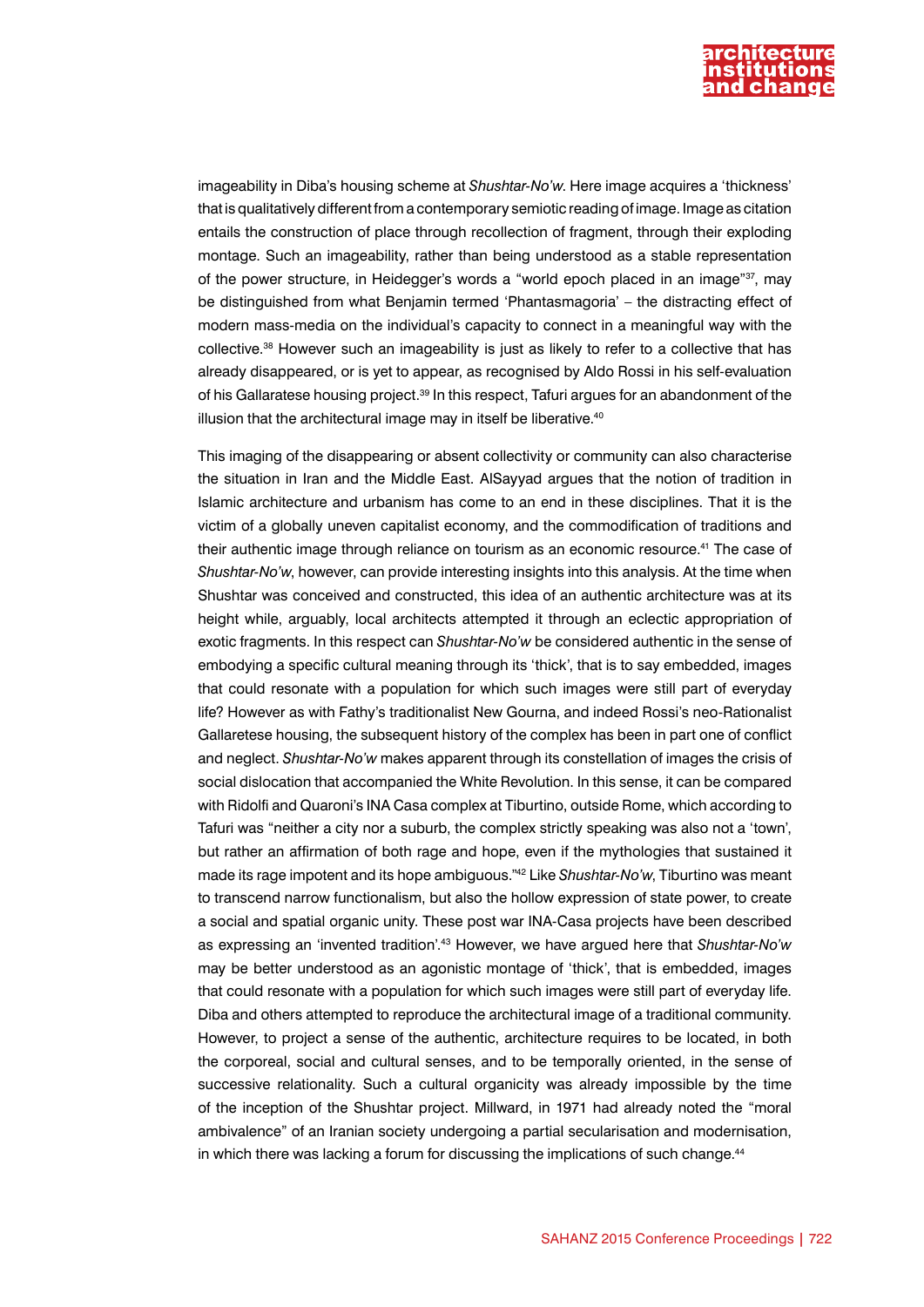In summary, the contradictions resulting from the attempt to improve the human environment through housing projects without resolving the existing economic and political stresses and conflicts are apparent in both the Shushtar project and the final resolutions of the 1974 Persepolis congress. In Persepolis, delegates led by Sert proposed that housing should no longer be considered at the individual level but should extend to the community level, and that the process of reforming housing should be accelerated through the development of model communities in which individuals and cooperatives should work in concert. In the case of Shushtar, the cooperation between various levels was missing, instead, there was a managed relationship between the project sponsors. Nevertheless, the project architect attempted to instil a sense of community through the planning scheme but this was attempted through construction of a montage of reassuring images from a disappearing world. No doubt, there is an element of nostalgia in this process. But it is perhaps the tactile and corporeal experience created by the architect through his attempt at hybridising diachronic urban ideas that has worked for *Shushtar-No'w*. There is an ambivalence in the image of this project which defies singular categorisation. The place is now historicised – although it ended up only housing a minority of the intended inhabitants and thus failed to fulfil its original role as a company town and model community, one might venture that, nonetheless, the image somehow works, in an ambivalent way, as a trace of something fleetingly familiar, recalling Ungers' statement at the 1970 Isfahan Congress that "tradition was a dialectical process". The contemporary architect might wish to embrace it, but remains uncertain of it – Tradition contains an otherness – there is [in] this an inevitability of formal and theoretical transmutation.<sup>45</sup>

In this paper, our purpose has been to examine the conceptual mechanisms for emplacement in architecture, and the ambivalent and multiple meanings this conveys to architects as well as to users. In this respect, it is necessary to consider the actual architectural production and design processes as well as the social, ideological and economic context within which they were conceived, a subject that will be developed in a larger project.

<sup>1</sup> Aldo Rossi, *The Architecture of the City* (Cambridge, Mass: MIT Press, 1982), 46-47.

<sup>2</sup> See, in particular, V. Gregotti, Zen Palermo (1968), Ungers Roosevelt Island project (1975), Aymonino and Rossi, Monte Amiato (1967-74) and Siza, Quinta da Malagueira, Evora (1973).

<sup>3</sup> See Nigel Westbrook, "The Regionalist Debate in the Context of the 1970s Architectural Forums in Iran," in *Translation: Proceedings of the Society of Architectural Historians, Australia and New Zealand*, 31, ed. Christoph Schnoor (Auckland, New Zealand: SAHANZ and Unitec ePress, 2014), 385-396; Shawhin Roudbari, "The Transnational Transformation of Architecture Practice: Iranian Architects in the New Geography of Professional Authority, 1945-2012" (PhD thesis, U. C. Berkeley, 2013).

<sup>4</sup> Negin Nabavi, "The Discourse of 'Authentic Culture' in Iran in the 1960s and 1970s," in *Intellectual Trends in Twentieth-Century Iran: A Critical Survey,* ed. Negin Nabavi (Florida: University Press of Florida, 2003), 91-108.

<sup>5</sup> Kamran Diba, "The Recent Housing Boom in Iran – Lessons to Remember," in *Housing. Process and Physical Form,* ed. L. Safran (Philadelphia: Smith Edwards Dunlap Co., 1980), 38-40.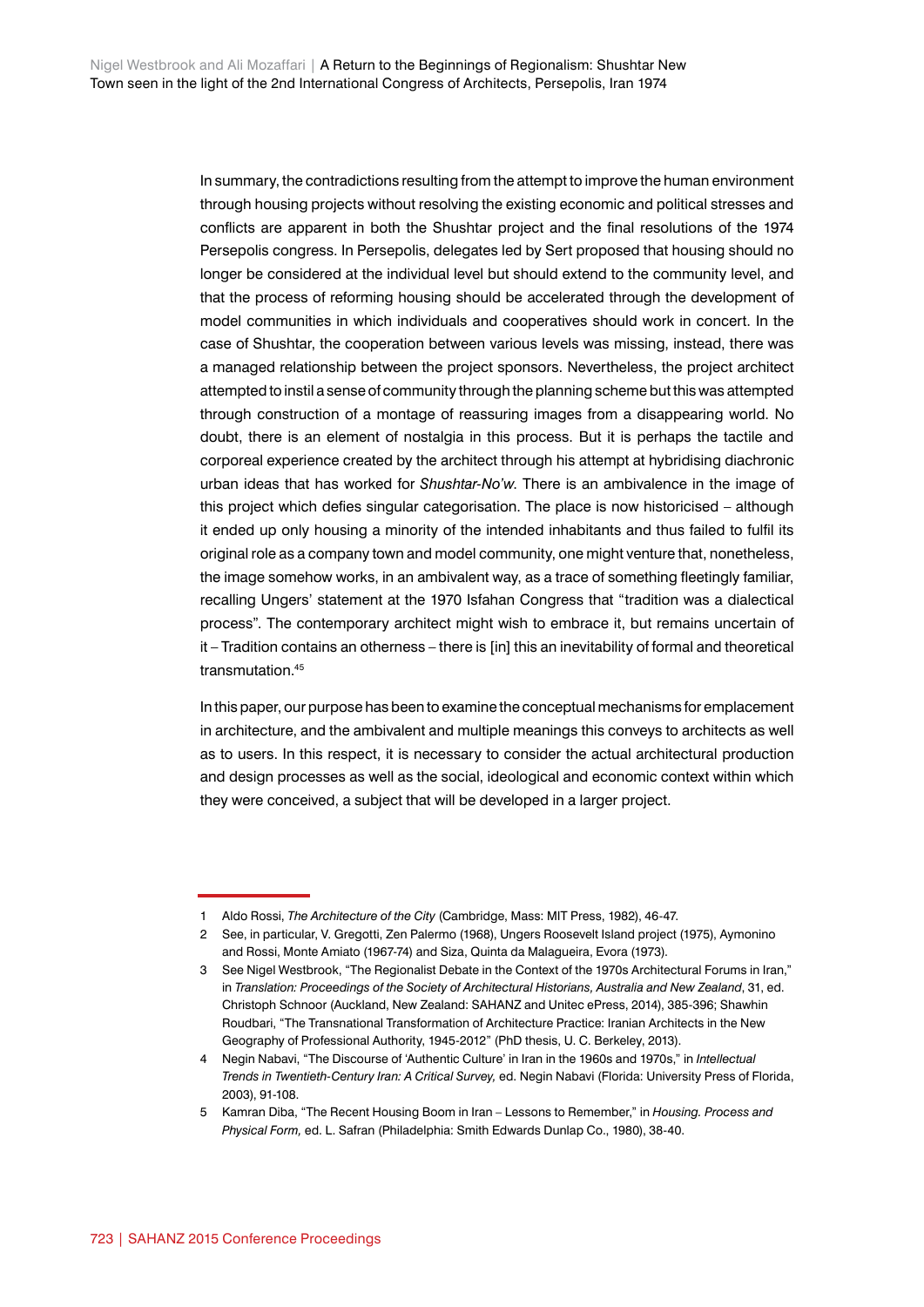

- 6 Hossein Mahdavy, "The Coming Crisis in Iran," *Foreign Affairs* (October, 1965), www.foreignaffairs.com/ articles/23747/hossein-mahdavy/the-coming-crisis-in-iran.
- 7 Kamran Diba, *Diba: Buildings and Projects* (Stuttgart: Verlag Gerd Hatje, 1981).
- 8 Diba, "The Recent Housing Boom in Iran," 38.
- 9 For Diba's practice DAZ, see Reza Shirazi, "From 'Shushtar-No' to 'Shahre Javan Community'," *Young Cities Research Paper Series* 7 (Berlin: T. U. Berlin, 2013), 21.
- 10 Robert Powell, ed., *The Architecture of Housing* (Singapore: Concept Media/The Aga Khan Award for Architecture, 1990). Shirazi refers to *Shushtar-No'w* as 'Critical Regionalist'. See Shirazi, "From 'Shushtar-No' to 'Shahre Javan Community'."
- 11 Kamran Diba, "Shushtar," *Lotus International* 36 (1982): 118-24. For literature on Critical Regionalism, see Westbrook, "The Regionalist Debate in the Context of the 1970s Architectural Forums in Iran," 385- 396.
- 12 Manfredo Tafuri, *Theories and History of Architecture* (New York: Harper and Row, 1980), 7-8.
- 13 Diba's ex-collaborator/partner Ahmad Kashanijoo, interviewed in November-December 2014 by A. Mozaffari.
- 14 On the White Revolution, see Ali Ansari, *Modern Iran* (London: Routledge, 2014).
- 15 Kamran Diba, Shushtar *New Town*. Aga Khan Award for Architecture Technical Report. 0117.IRA. 1986.
- 16 Diba, Shushtar *New Town.*
- 17 Diba, Shushtar *New Town*, VII. Aesthetic Assessment. B. Architectural aspect/concepts. See also *The Crisis of Identity in Architecture*: *Report of the International Congress of Women Architects,* Ramsar, Iran 1976 (Tehran: Hamdami Foundation, 1976), 237.
- 18 Laleh Bakhtiar, ed., *Towards a Quality of Life: The Role of Industrialisation in the Architecture and Urban*  Planning of Developing Countries: Report of the Proceedings of the Second International Congress of *Architects, Persepolis, Iran, 1974* (Tehran: Hamdami Foundation, 1974), 249-250.
- 19 Shirazi, "From 'Shushtar-No' to 'Shahre Javan Community'," 36.
- 20 Shirazi, "From 'Shushtar-No' to 'Shahre Javan Community'," 39.
- 21 Diba, Darab. Architect's design report. Aga Khan Technical Review Summary (Archnet document FLS 0182), 1986.
- 22 Ali Mozaffari, interviews conducted November-December 2014 with architects Ahmad Kashanijoo and Hamid Noorkeyhani.
- 23 For the 1970-76 architectural congresses in Iran, see Westbrook, "The Regionalist Debate in the Context of the 1970s Architectural Forums in Iran," 385-396.
- 24 RezaDaneshvar, *A Garden Between Two Streets: 4001 days in the life of Kamran Diba* (Paris: Edition Alborz, 2010), 1094-5.
- 25 Nader Ardalan et al., *Habitat Bill of Rights*, National Committee for Human Settlements Presented by Iran (Tehran: Hamdami Foundation, 1976), 31-44.
- 26 Houshang Ansari in Bakhtiar, ed., *Towards a Quality of Life,* ix.
- 27 For Hartman, see Roderic Ai Camp, *Mexican Political Biographies 1935-2009*, 4th edn (Austin, Texas: University of Texas Press, 2011), 285.
- 28 Bakhtiar, *Towards a Quality of Life*, xvii.
- 29 Bakhtiar, *Towards a Quality of Life*, 309-10.
- 30 Participants calling for organic unity in social housing in the 1974 Congress and recorded in the proceedings were Kamran Diba, cited on pp. 8, 88; Nader Ardalan cited on pp. 31 ff., 108, 190; Nasr Badi cited on p. 23, and Oswald Ungers cited on pp. 87, 89, 189, in Bakhtiar, *Towards a Quality of Life.*
- 31 Bakhtiar, *Towards a Quality of Life*, 140.
- 32 Bakhtiar, *Towards a Quality of Life*, 237 ff.
- 33 Bakhtiar, *Towards a Quality of Life*, 204.
- 34 Bakhtiar, *Towards a Quality of Life*, 201, 204.
- 35 Tafuri, *Theories and History of Architecture*, 7-8; Anthony Vidler, *Histories of the Immediate Present* (Cambridge, Mass.: MIT Press, 2008), 180-183. Against Tafuri's critique see Sarah Williams Goldhagen, *Louis Kahn's Situated Modernism* (New Haven, Ct. and London: Yale University Press, 2001), 148 and fn. 57.
- 36 Walter Benjamin, "Theses on the Philosophy of History," in *Illuminations,* ed. H. Arendt (New York: Schocken Books, 1969), 255.